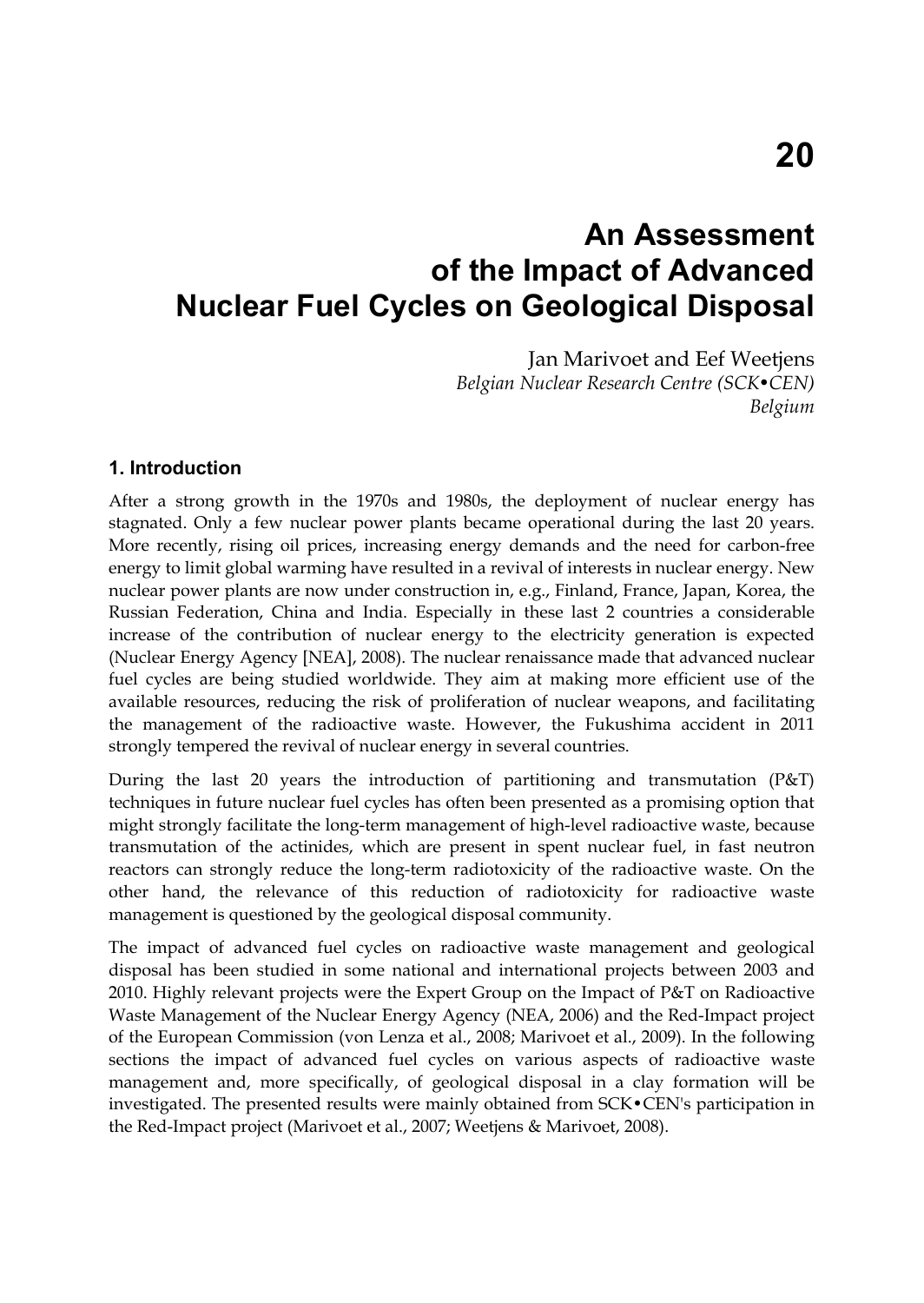# **2. Considered fuel cycles and repository system**

Making an assessment of the impact of advanced fuel cycles on radioactive waste management and geological disposal requires that a number of representative fuel cycle scenarios are identified. As a basis for comparison, various indicators are presented in the following sections by taking disposal in Boom Clay as example to develop the case-study. Results obtained in international projects (NEA, 2006; Marivoet et al., 2009) show that most conclusions that can be drawn from the evaluations of disposal in Boom Clay are largely valid for disposal in other clay formations and to a large extent for disposal in hard rock formations.

## **2.1 Considered fuel cycles**

On the basis of an NEA report on advanced fuel cycles (NEA, 2002), 5 fuel cycle scenarios (3 industrial scenarios, which are based on presently available technology, and 2 innovative scenarios) were selected for detailed analyses in the Red-Impact project:

- fuel cycle A1: the reference fuel cycle, which is the "once through" cycle based on pressurised water reactor (PWR) plants with uranium oxide (UOX) fuel;
- fuel cycle A2: fuel cycle based on PWR plants with uranium oxide fuel, the generated Pu is recycled once as mixed oxide (MOX) fuel;
- fuel cycle A3: fuel cycle based on a sodium cooled fast neutron reactors with MOX fuels, in which Pu is multi-recycled;
- fuel cycle B1: fuel cycle based on a sodium cooled fast neutron reactors with MOX fuels, in which all the actinides are recycled;
- fuel cycle B2: fuel cycle based on PWR plants with uranium oxide fuel, the generated Pu is recycled once as MOX fuel, all the minor actinides and the Pu in the spent MOX fuel are recycled in a fast neutron accelerator driven system (ADS).

Results obtained for a variant of fuel cycle B1 (called B1V), in which it is assumed that the heat generating Cs and Sr are separated from the high-level waste (HLW), are also presented.

For each selected fuel cycle mass flow schemes have been prepared and the corresponding neutronic calculations have been made (von Lensa et al., 2008). The estimated waste inventories strongly depend on the assumed separation efficiency of the considered partitioning processes and the applied waste conditioning methods. It was assumed that in future reprocessing plants the reprocessing losses will be limited to 0.1% for all the actinides. For the volatile fission and activation products it was assumed that 1% of the 129I and 36Cl and 10% of the 14C remain in the high-level waste. Specific and optimised waste matrices for conditioning the high-level waste that will arise from advanced fuel cycles have not yet been developed. Therefore, it was assumed that the conditioning methods for the waste from advanced fuel cycles will be very similar to the ones applied today in existing reprocessing facilities.

The volumes of high-level (HLW) and intermediate-level waste (ILW) that are generated in the considered fuel cycles have been estimated in the Red-Impact project (Cunado, 2007) as follows. For the 2 fuel cycles that are applied today (A1 and A2) realistic estimates of the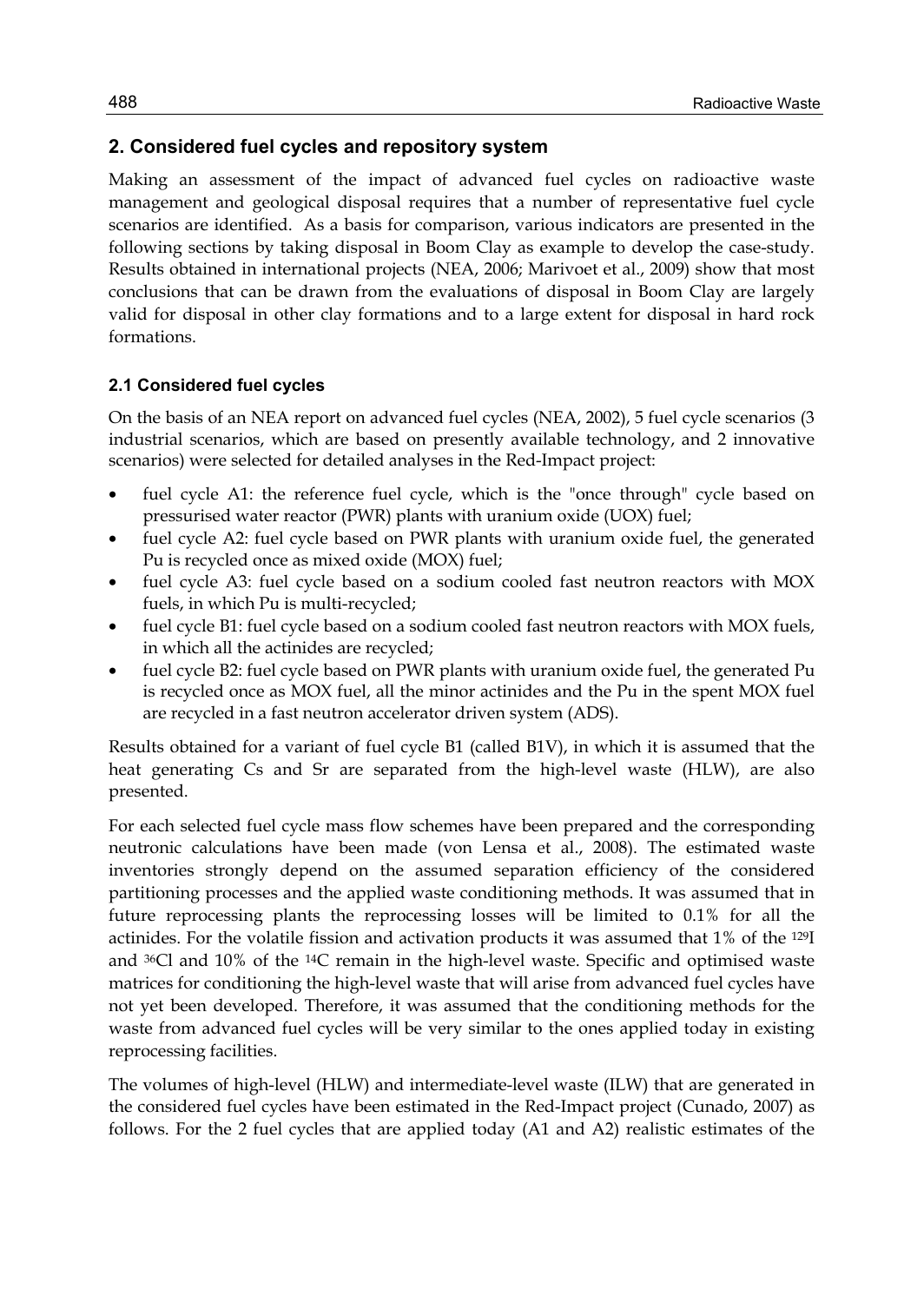generated waste volumes could be made on the basis of data provided by the participating waste agencies. For the future fuel cycles (A3, B1 and B2) the volumes of the HLW were estimated on the basis of the mass of the generated fission products and assumed reprocessing losses, and by assuming that the waste will be conditioned as vitrified HLW with the same waste loading as applied today for cycle A2. The volumes of ILW were estimated on the basis of the information available on the cladding and structural components of the fuel assemblies, whereas for the technological waste from reprocessing it was assumed that future reprocessing plants will generate similar waste volumes as the present ones.

The amount of natural uranium that is needed in each of the considered fuel cycles to produce 1 TWh(e) electricity is given in Table 1 (Marivoet & Weetjens, 2008). This indicator illustrates how the introduction of advanced fuel cycles increases the efficiency of the use of uranium. The recycling of Pu in fuel cycle A2 results in a small increase, of about 10%, of the efficiency of the use of uranium for electricity production. Recycling Pu and introducing an ADS in a nuclear reactor park consisting of PWRs (fuel cycle B2) results in an increase of the generated electricity with about 25%. However, replacing PWRs by fast neutron reactors results in a drastic increase of the amount of electricity produced per kg uranium, because natural or depleted uranium can be used instead of enriched uranium for the production of the reactor fuel. In principle, fully recycling all the actinides in a fast reactor (fuel cycle B1) can result in an increase of the efficiency of the use of natural uranium with a factor 100 or more.

| <b>Fuel cycle</b>                 |           | A1    | A2    | A3  | <b>B1</b> | B <sub>2</sub> |
|-----------------------------------|-----------|-------|-------|-----|-----------|----------------|
| Consumption of natural<br>uranıum | kg/TWh(e) | 20723 | 18448 | 986 | 106       | 15766          |

Table 1. Amount of natural uranium needed to produce  $1$  TWh(e) electricity (Marivoet  $\&$ Weetjens, 2008)

## **2.2 Considered repository system**

The repository considered for the impact evaluations is the SAFIR 2 repository concept that has been developed by the Belgian radioactive waste management organisation ONDRAF/NIRAS (2002). This reference repository is assumed to be excavated in the Boom Clay formation at the Mol site in NE Belgium. At the considered site the host formation is about 100 m thick, of which an 80 m thick central zone consists of very homogeneous clay (in terms of its flow and transport parameters).

The considered repository will have a central access facility consisting of at least two vertical transport shafts and two horizontal transport galleries. The disposal galleries will be excavated perpendicular upon the transport galleries. The HLW canisters will be placed one after the other or with some spacing between two canisters to respect temperature limitations, along the axis of the disposal galleries. A clayey buffer will be placed between the HLW canisters and the gallery walls. Because the Boom Clay is a plastic clay, a concrete lining is required to avoid convergence of the gallery walls during the operational phase of the repository. Figure 1 shows a scheme of a disposal gallery configuration for uranium oxide spent fuel.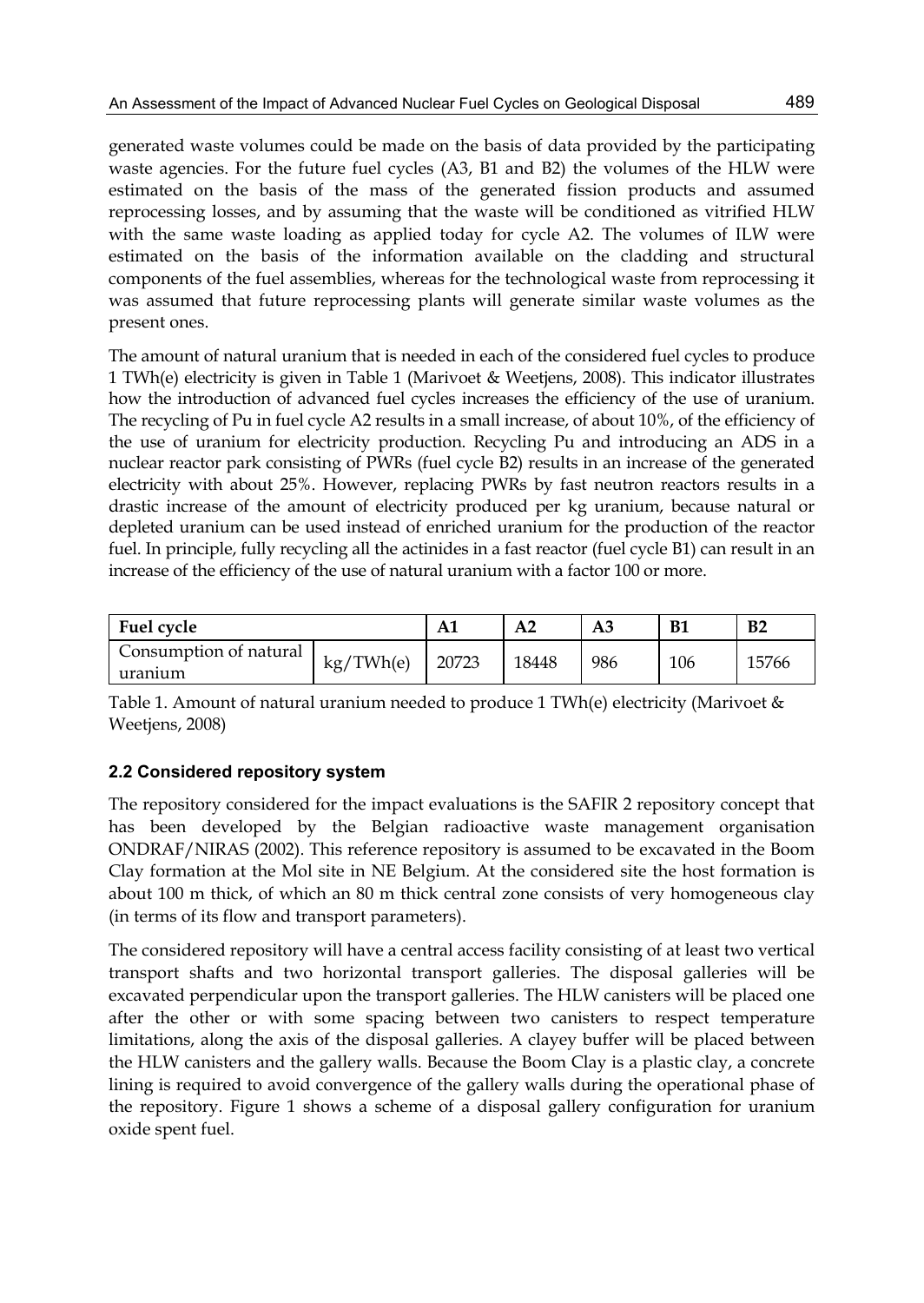

Fig. 1. Gallery configuration for disposal of uranium oxide spent fuel (4 assemblies per container)

# **3. Assessment of the impact of advanced fuel cycles**

# **3.1 Impact on waste volumes**

The total volumes of the waste canisters (these are the primary waste containers) containing the generated HLW and ILW are given in Table 2 (Cunado, 2007). These results show that the volume of the HLW generated in fuel cycle B1 is 5 times smaller than the volume of the spent fuel from fuel cycle A1. However, when the volume of the ILW is also considered, the volume reduction is limited to a factor 2.

| <b>Fuel cycle</b> |              | A1    | A2    | A <sub>3</sub> | <b>B1</b> | B <sub>2</sub> |
|-------------------|--------------|-------|-------|----------------|-----------|----------------|
| HLW volume        | $m^3/TWh(e)$ | 2.216 | 0.806 | 0.420          | 0.397     | 0.464          |
| ILW volume        | $m^3/TWh(e)$ |       | 0.387 | 0.825          | 0.825     | 0.518          |
| Total volume      | $m^3/TWh(e)$ | 2.216 | 1.193 | 1.245          | 1.223     | 0.982          |
| Relative volume   |              | 1.000 | 0.539 | 0.562          | 0.552     | 0.443          |

Table 2. Volumes of the generated HLW and ILW (packed in canisters) estimated for the considered fuel cycles

The actual volume of HLW is not considered a meaningful indicator for geological disposal. If waste volumes were important, it would be relatively simple to reduce the volume of spent fuel by removing the void between the fuel pins by dismantling the assemblies. However, the dimensions of a geological repository for HLW disposal are mainly imposed by the thermal output of the waste and not by its volume. Therefore, the thermal output and the dimensions of the repository are discussed in the following section.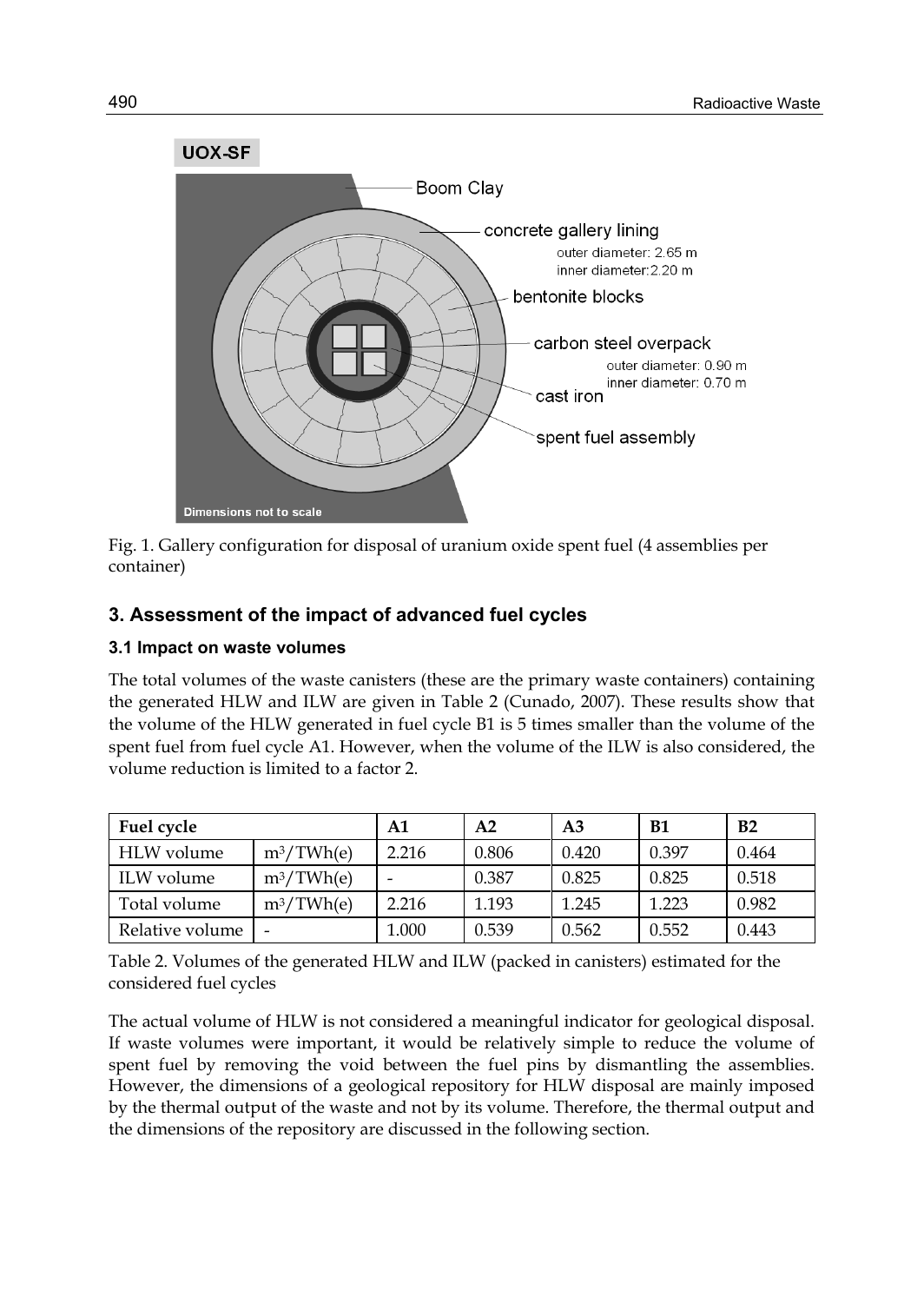#### **3.2 Impact on repository dimensions**

Figure 2 gives the evolution of the thermal output of the HLW generated in the considered fuel cycles. After a 50 years cooling time the thermal output of the vitrified HLW from cycle A2 is only 57% of the one of spent fuel from cycle A1; however, if the MOX spent fuel from cycle A2 has to be disposed of as well, the reduction of the thermal output is only 3%. In the case of advanced fuel cycle B1 the thermal output of the HLW is reduced with a factor 3 in comparison with the reference cycle A1. It is also interesting to note that the thermal output of the HLW from fuel cycle B1 is 3 times lower after a 100 years cooling time than after a 50 years cooling time; over the same time span the thermal output of the spent fuel from cycle A1 is only reduced with a factor 2.



Fig. 2. Evolution of the thermal output of the high-level waste resulting from the considered fuel cycles (cycle B1V refers to cycle B1 with removal of Cs and Sr from the HLW) (Marivoet & Weetjens, 2009)

Removal of the heat generating Cs and Sr from the HLW results in a strong reduction of the thermal output of that waste; e.g., in the case of fuel cycle B1 the thermal output of the HLW is reduced with a factor 40. However, in this case the strongly heat generating Cs and Sr waste has to be stored during at least a century in a cooling facility to have a significant reduction of the thermal output, and eventually the Cs-waste, which contains the very longlived <sup>135</sup>Cs ( $T_{\frac{1}{2}}$  = 2.3 Ma), has to be disposed of in a geological repository.

The minimum lengths of the galleries for disposal of HLW are derived from heat dissipation calculations by ensuring that the temperature limitations are respected; for the considered disposal concept the main temperature limitation is that the temperature at the interface between the gallery liner and the host clay formation should remain below 100 °C. An overview of the estimated lengths of the HLW disposal galleries for a 50 years cooling time is given in Table 3.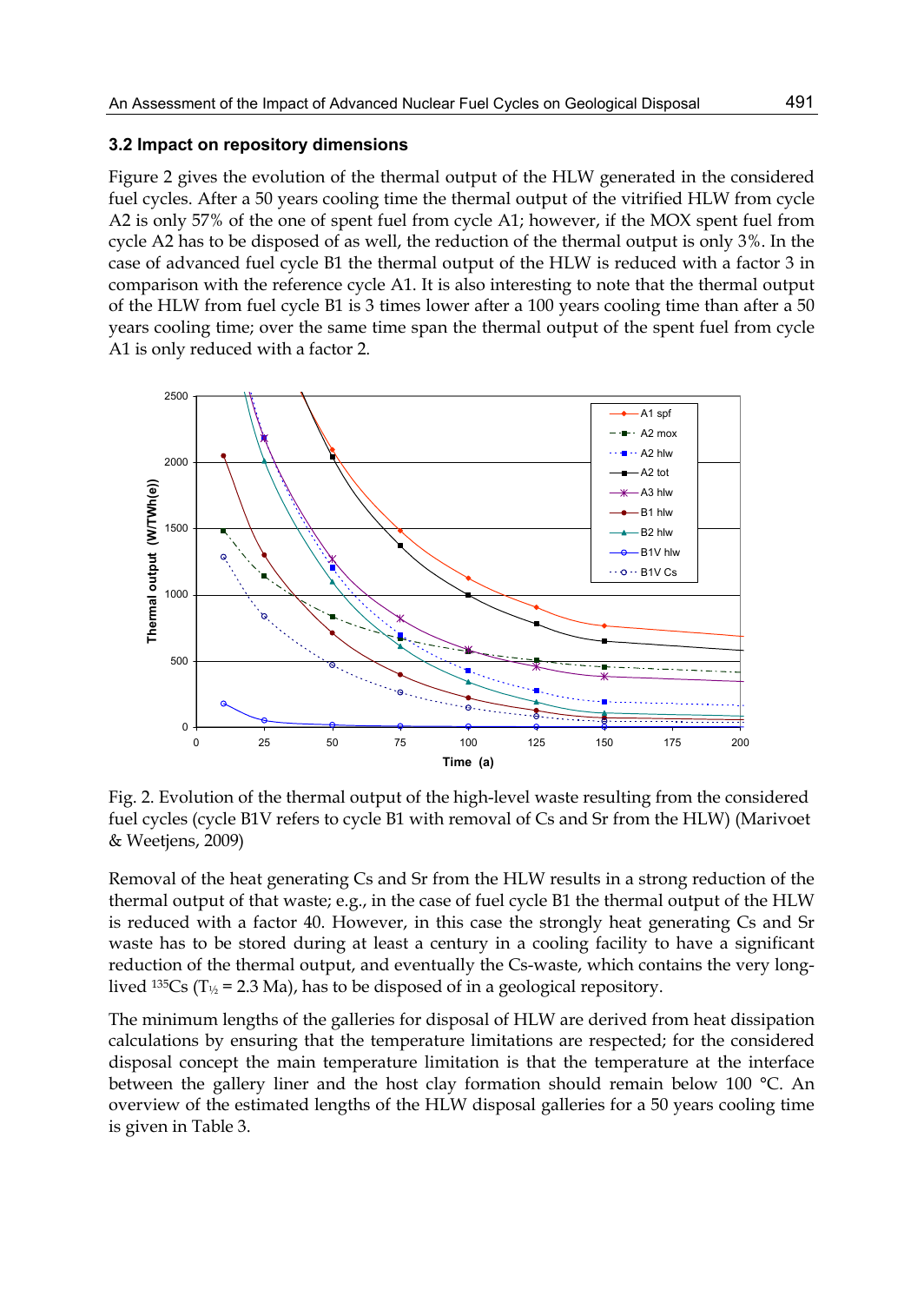| <b>Fuel cycle</b>                    |                 | A1   | A <sub>2</sub> | A <sub>3</sub> | <b>B1</b> | B1V   | B <sub>2</sub> |
|--------------------------------------|-----------------|------|----------------|----------------|-----------|-------|----------------|
| Allowable thermal loading $(50a)W/m$ |                 | 353  | 332-376 365    |                | 379       |       | 379            |
| HLW gallery length                   | $m/TWh(e)$ 5.92 |      | 5.74           | 3.48           | 1.88      | 0.44  | 2.89           |
| Relative HLW gallery length          |                 | 1.00 | 0.97           | 0.59           | 0.32      | 0.074 | 0.49           |

Table 3. Allowable thermal loading per metre gallery and estimated minimum lengths of the HLW disposal galleries for a 50 years cooling time (cycle B1V refers to a variant of cycle B1 with removal of Cs and Sr from the HLW; a 100 years cooling time is assumed for the Cswaste) (Marivoet & Weetjens, 2009)

For HLW containing only traces of actinides, which is the case for fuel cycles B1 and B2, the maximum allowable linear thermal loading at disposal time of the disposal gallery is 379 W/m; in the case of the MOX spent fuel from cycle A2, which contains a considerable fraction of actinides, this maximum thermal loading is reduced to 332 W/m. Because of the relatively small difference (about 12%) between the 2 extreme values of the allowable thermal loading, the minimum lengths of the disposal galleries are about proportional to the thermal output of the waste at disposal time. Multi-recycling of the Pu in fast reactors (cycle A3) results in a reduction of the needed length of the disposal galleries of about 40%, a PWR reactor park combined with an ADS for burning the minor actinides and the multi-recycled Pu (cycle B2) gives a reduction of about 50%, and full recycling of all actinides in fast reactors gives a reduction of about 68%. By assuming that the Cs-waste is cooled during 100 years, the removal of Cs and Sr from the HLW gives a reduction of the needed gallery length of more than 90% in comparison with the once through cycle A1.

#### **3.3 Evolution of radiotoxicity in the waste**

Radiotoxicity is a measure of how nocuous a radionuclide is to health. The type and energy of rays, absorption in the organism, residence time in the body, etc. influence the degree of radiotoxicity of a radionuclide. In the context of radioactive waste management radiotoxicity is defined as the sum over all radionuclides present in the waste of the products of the activity of a radionuclide with its dose coefficient for ingestion; values of the latter are published by the International Commission on Radiological Protection (ICRP, 1996).

The introduction of P&T techniques in a fuel cycle, i.e. recycling of all actinides in a fast neutron spectrum facility (fast reactor or ADS), results in a drastic reduction of the radiotoxicity in the high-level waste (see Figure 3).

After about 30 years cooling time the minor actinides, mainly Pu, Am and Cm isotopes, are the main contributors to the radiotoxicity. In the case of the reference fuel cycle A1 it takes more than 200 000 years before the radiotoxicity in the spent fuel has dropped below the level present in the natural uranium that was needed to produce that fuel. For fuel cycle A2 only a small reduction of the radiotoxicity can be observed because all the minor actinides and the Pu of the MOX spent fuel are present in the disposed waste. Recycling of all the generated Pu (cycle A3) makes that the radiotoxicity of the natural uranium is reached after about 20 000 years, and when all the actinides are recycled (cycles B1 and B2) it is reached already after about 400 years.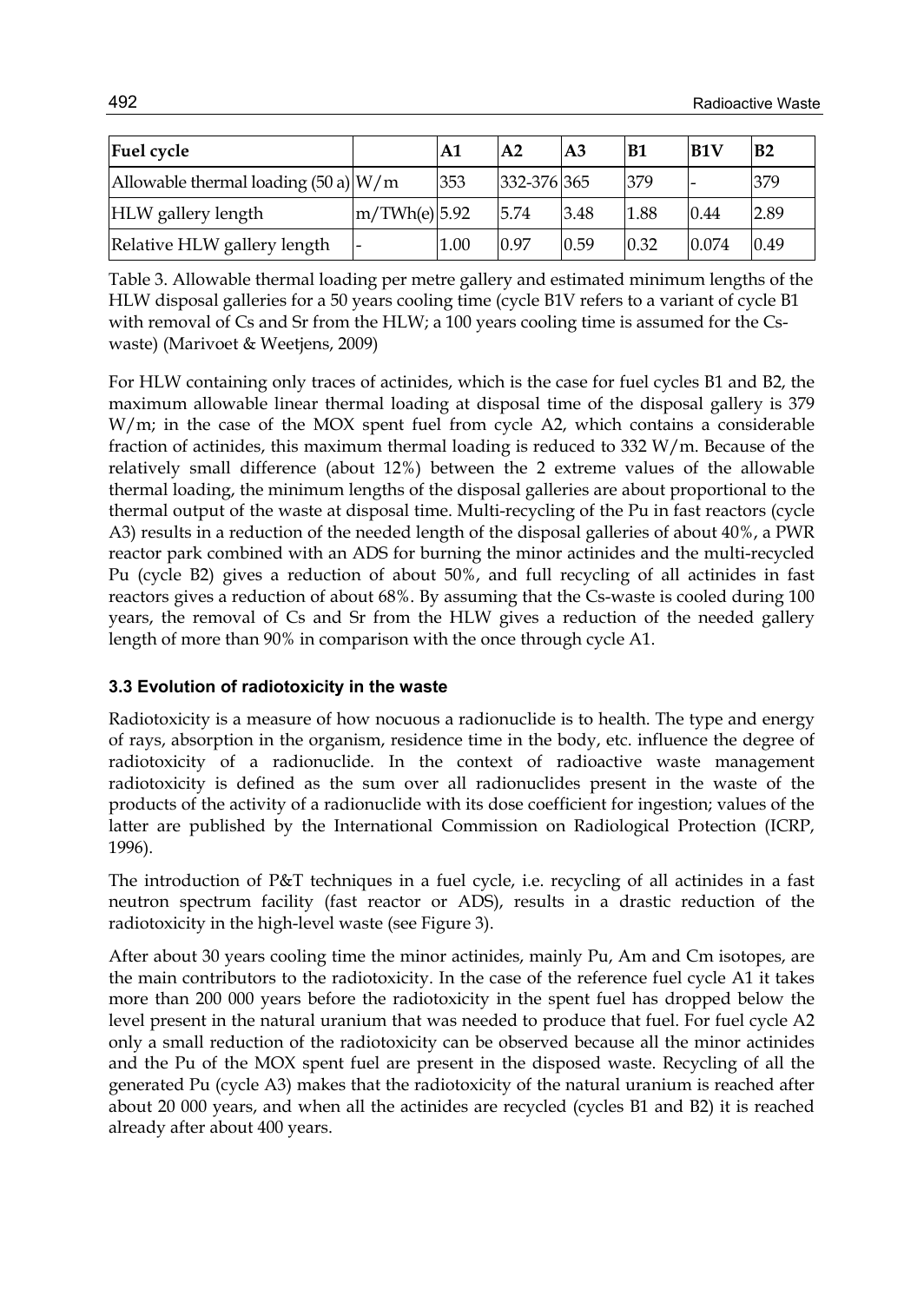The strong reduction of the time after which radiotoxicity reaches the level of natural uranium is one of the main arguments used to justify the introduction of P&T in future fuel cycles. However, as we will see in the following section, the actinides are very efficiently confined in the geological disposal system and their releases into the biosphere are about negligible, because most actinides are poorly soluble in the chemical conditions prevailing in a geological repository in clay and, furthermore, all actinides are strongly sorbed on the clay minerals (or immobile organic matter) of the host formation. As a consequence, there is no relationship between radiotoxicity and the radiological consequences of a geological repository.



Fig. 3. Evolution of the radiotoxicity present in the high-level waste arising from the 5 considered fuel cycles (the reference line U-A1 gives the radiotoxicity present in the natural uranium needed to generate 1 TWh(e) in cycle A1) (Marivoet & Weetjens, 2009)

#### **3.4 Impact on long-term dose in the case of the reference scenario**

The main indicator to evaluate the safety of a geological repository for the disposal of radioactive waste is the effective annual dose to a representative person of the potentially most exposed group in the case of the reference (i.e. expected evolution of the repository system) scenario. The International Commission on Radiological Protection (ICRP, 2000) recommends to use a dose constraint of 0.3 mSv/a, or lower, as reference value for the effective dose. Most national radiological protection authorities are now imposing a dose constraint in the range  $0.1 - 0.3$  mSv/a.

The reference scenario assumes that the barriers of the disposal system will function as expected. For the considered repository system it was assumed that the overpack will have a lifetime of 2000 years, and that the waste matrices of the vitrified HLW and spent fuels will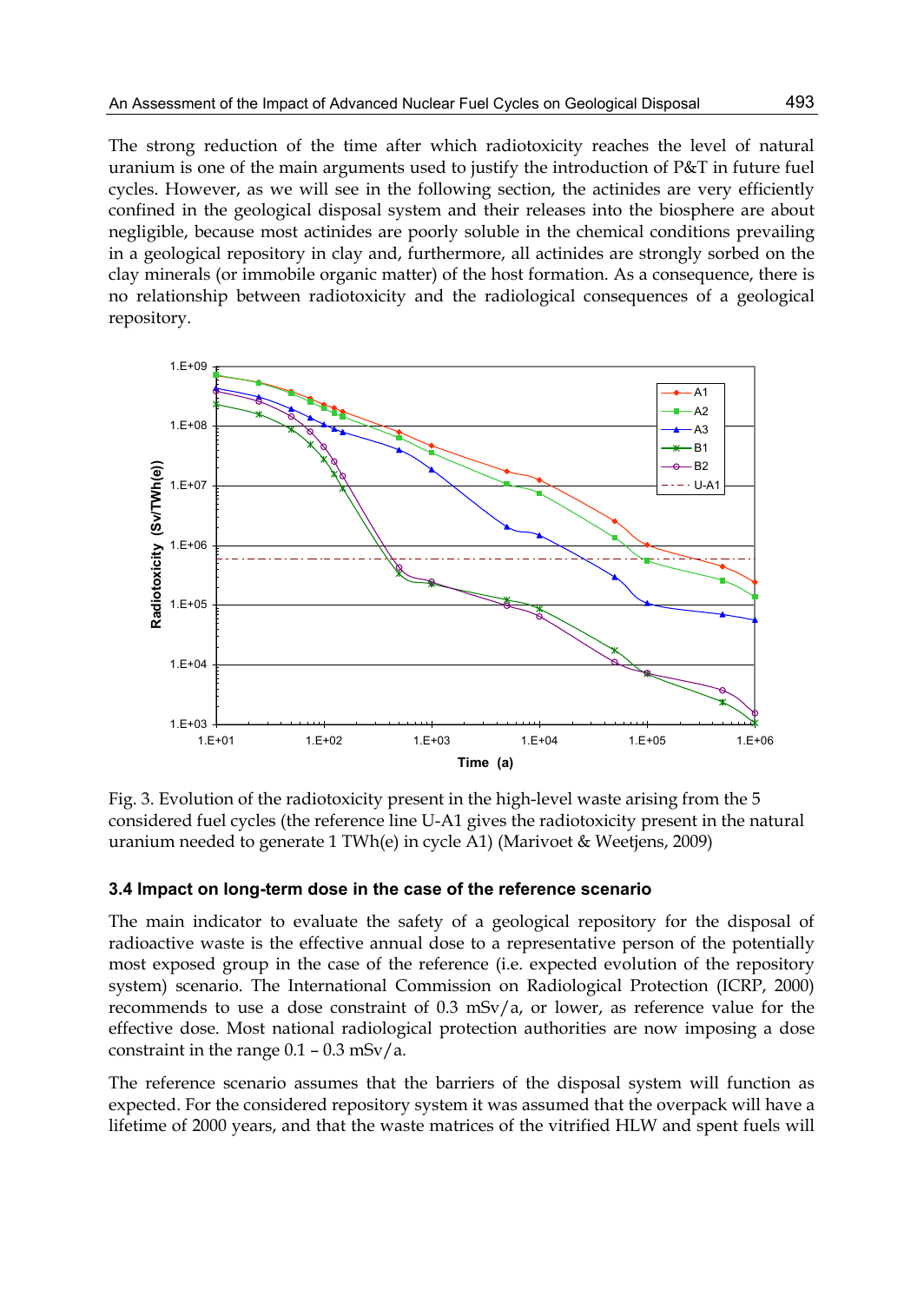dissolve in a 100 000 and 200 000 years period respectively. The solubility limits in the near field are taken into account. The main barrier of the disposal system is the natural barrier provided by the host clay formation; because water flow in the clay is negligible, the radionuclide transport through the clay layer is essentially diffusive; furthermore, many radionuclides are strongly sorbed on the clay minerals. After migration through the clay layer, only a small fraction of the disposed radionuclides reach the aquifers overlying the host formation and eventually the biosphere via a small river draining the contaminated part of the aquifer.

The total dose (normalised per produced electricity) and its main contributors calculated for the disposal of spent fuel from fuel cycle A1 in case of the reference scenario are shown in Figure 4. In case of direct disposal of spent fuel the main contributor to the total dose is 129I. Other important contributors to the dose are the long-lived fission products 79Se, 99Tc and 126Sn and the activation product 36Cl. Actinides give contributions to the total dose after 2 million years; the maximum actinide dose is more than 2 orders of magnitude lower than the maximum 129I dose.



Fig. 4. Evolution of the total effective dose via the river pathway due to the disposal of spent fuel arising from fuel cycle A1 in the case of the reference scenario

Figure 5 gives the doses calculated for the disposal of the high-level and intermediate-level waste (ILW) in case of the reference scenario for the 5 considered fuel cycles. The calculated total doses (estimated by multiplying the normalised doses with the electricity generated within the existing national nuclear programme; the present Belgian nuclear programme is expected to generate about  $1700$  TWh(e)) are a few orders of magnitude below the dose constraint.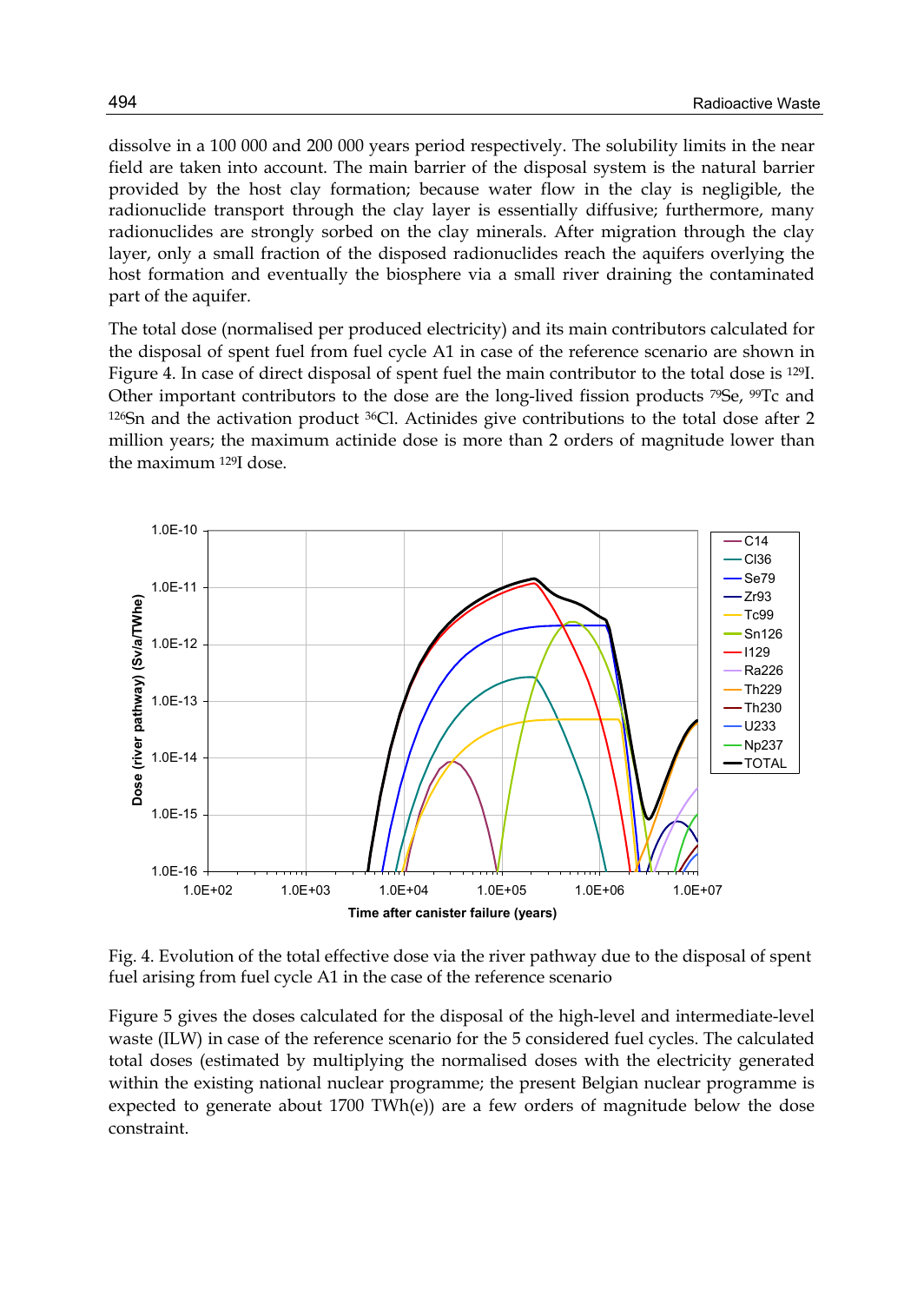The impact of the transmutation of the actinides in the advanced fuel cycles on the maximum doses is negligible, because the maximum dose is essentially due to mobile longlived fission and activation products. The amount of generated fission products is about proportional to the heat produced by nuclear fission in the reactors. The difference in the calculated maximum doses is mainly explained by the amount of 129I that is present in the disposed waste. In the case of spent fuel disposal (cycle A1, and partially in the case of cycle A2 in which the MOX spent fuel is assumed to be directly disposed of), all the iodine is going into the repository, whereas in the case of reprocessing only a small fraction of the iodine, which is estimated to be about 2% (1% in the HLW and 1% in the ILW), remains in the waste; the bulk of the iodine escapes as gas from the HLW stream in the dissolver at the reprocessing plant. On the very long-term, i.e. after a few million years for disposal in clay, calculated doses are lower in the case of advanced fuel cycles, because smaller amounts of actinides are present in the HLW arising from these fuel cycles.



Fig. 5. Evolution of the total effective dose due to the disposal of the high-level and intermediate-level waste arising from the 5 considered fuel cycles (Marivoet & Weetjens, 2008)

Figure 5 also gives the doses due to the disposal of the ILW arising from the considered fuel cycles. For fuel cycle A2 the maximum ILW dose is more than one order of magnitude lower than the maximum HLW dose. However, the ILW dose due to cycles A3 and B1, which are based on fast reactors, shows a relatively high initial dose. This dose is due to the considerable amounts of 14C which are calculated to be generated in fast reactors.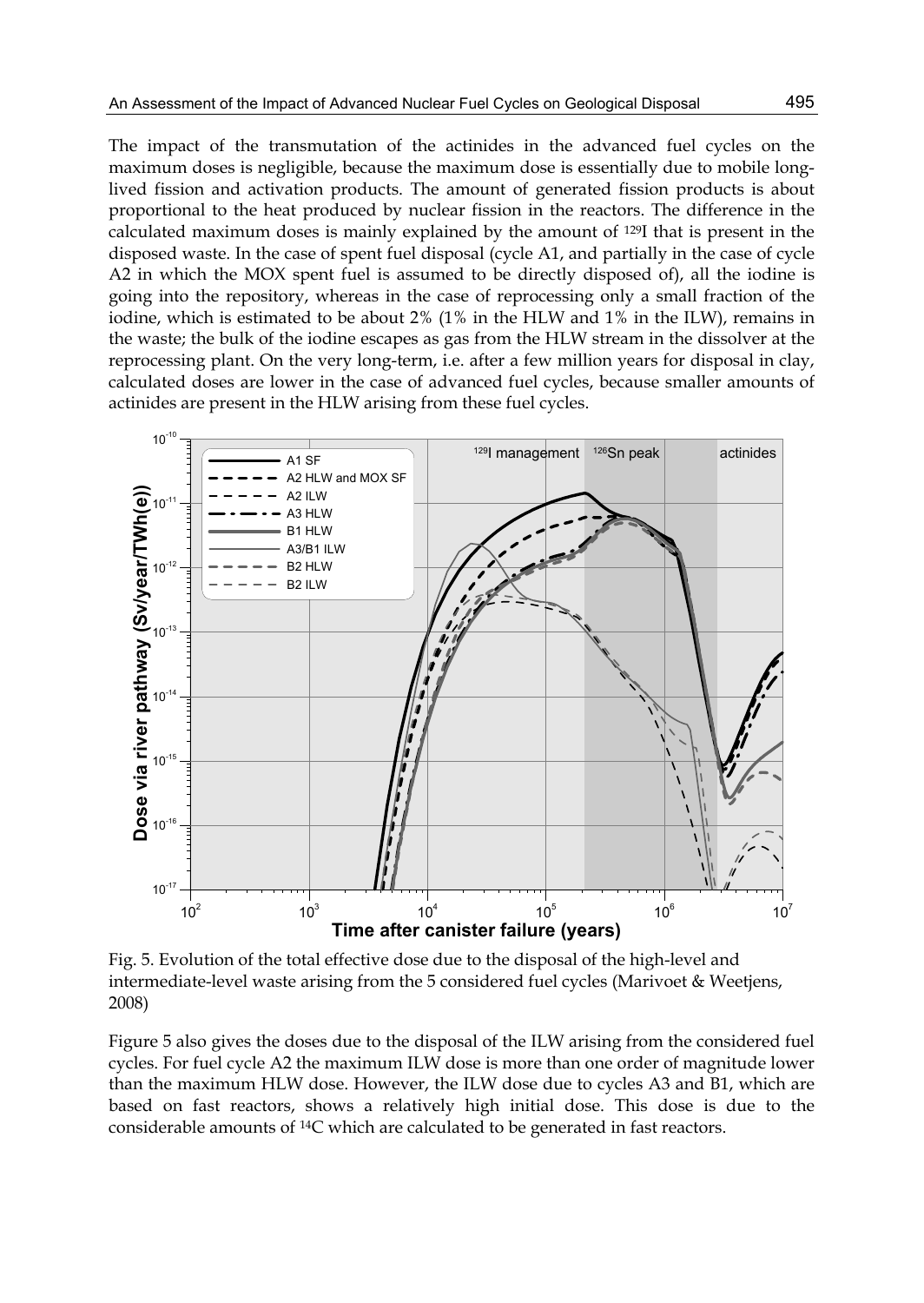#### **3.5 Impact on long-term dose in other cases and altered evolution scenarios**

In the safety assessments made for the SAFIR 2 report and for the upcoming Belgian safety case a number of altered evolution scenarios have been analysed as well. Also for those scenarios, the total dose is mainly due to mobile fission and activation products. However, actinides can play a more important role in safety assessments of disposal in other host formations, such as hard rock (granite) and volcanic rocks (tuff or basalt).

In the case of Yucca Mountain in the United States (Department of Energy [DoE], 2008), the spent fuel is assumed to be disposed above the groundwater table in a mountain consisting of welded tuff located in an arid area. A very low amount of water is flowing through the repository. The oxidising chemical conditions in the disposal galleries result in a relatively high solubility of some actinides. As a consequence the total dose calculated for Yucca Mountain is due to mobile fission and activation products and to actinides.

Disposal in hard rock formations is studied in, e.g., Sweden and Finland and safety cases have been submitted to the radiological protection authorities by the respective waste management organisations (SKB, 2006; POSIVA, 2010). In these cases the use of a very longlived copper canister makes that no releases of radionuclides are expected during the first hundreds of thousands of years. In the case of the reference scenario in which the failure of some canisters is assumed, the dose is mainly due to <sup>129</sup>I and to a lesser extent to <sup>135</sup>Cs and 14C. However, for several variant scenarios, such as penetration of oxidising glacial melt water in the near field or a degradation of the bentonite buffer, <sup>226</sup>Ra, <sup>231</sup>Pa and <sup>239</sup>Pu can become the dominant dose contributors.

#### **3.6 Impact on the dose in the case of a human intrusion**

A few very low probability disruptive scenarios can have the potential to bring man directly in contact with the disposed waste. One of the most drastic disruptive scenarios that might be considered is a human intrusion scenario in which it is assumed that a borehole is drilled across the repository and that cores containing fragments of the disposed high-level waste are taken from that borehole and examined by a geotechnical worker, who is not aware of the presence of radioactive material (Smith et al., 1987). The dose to a geotechnical worker and its contributors calculated for an intrusion into the repository containing spent fuel from fuel cycle A1 are shown in Figure 6.

Up to 100 000 years minor actinides, successively <sup>241</sup>Am, <sup>240</sup>Pu and <sup>239</sup>Pu, are the main contributors to the dose to a geotechnical worker; at the long term, i.e. after 100 000 years, the main contributors to the dose are 222Rn and 229Th.

The doses to a geotechnical worker calculated for an intrusion into the repository containing the HLW arising from the considered fuel cycles are shown in Figure 7. This figure also gives 3 reference lines, which correspond to the ICRP intervention levels of 10 and 100 mSv and to the dose calculated for a geotechnical worker who is handling and analysing cores that are assumed to be taken from the uranium mine at Cigar Lake (Canada).

Figure 7 shows that only for 3 HLW types, arising from the advanced fuel cycles B1 and B2, the dose to a geotechnical worker drops within 1 million years under the dose associated with an intrusion into a Cigar Lake uranium ore body. For the other high-level waste and spent fuel types the doses to a geotechnical worker remain (much) higher than the dose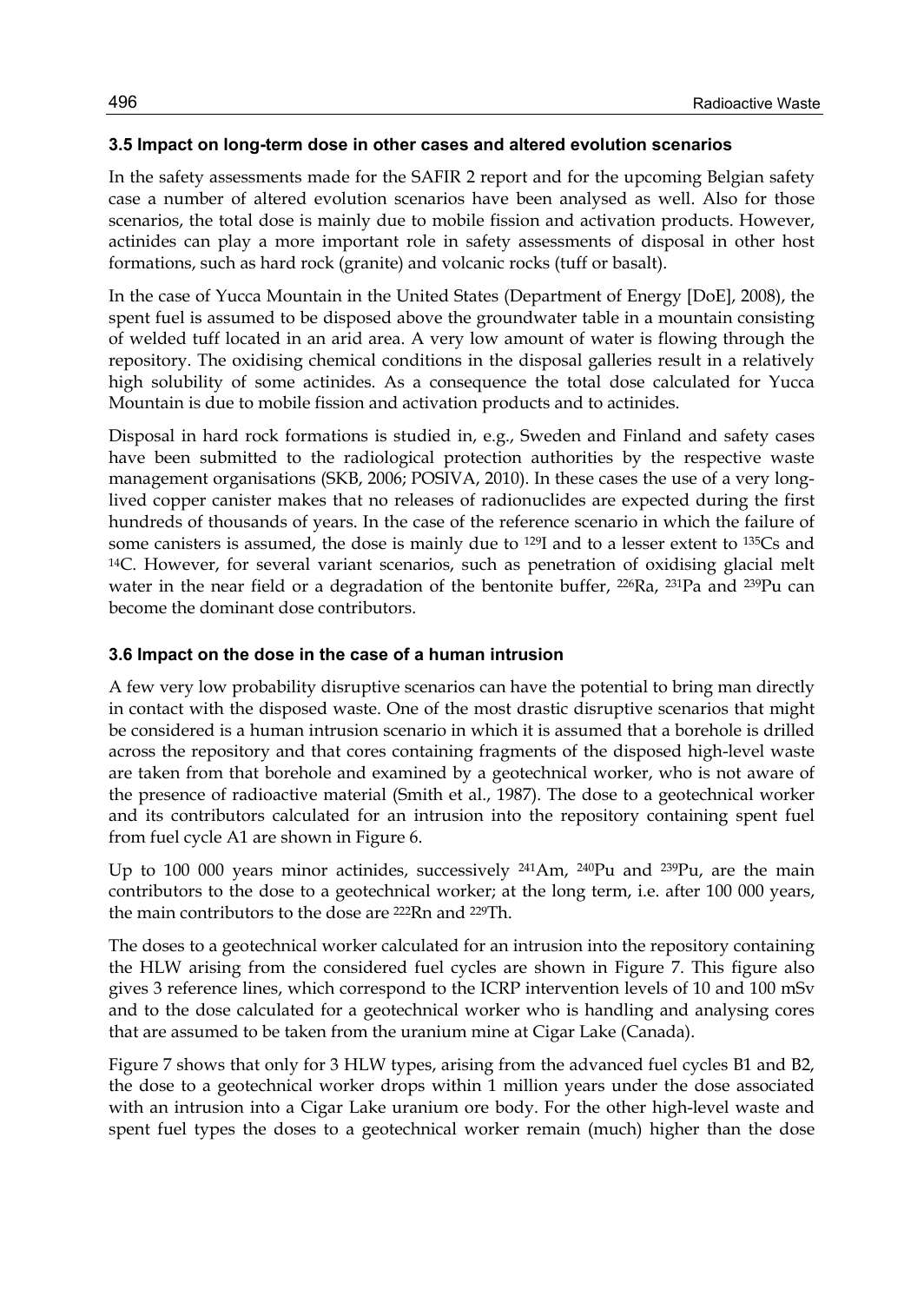associated with an intrusion into the Cigar Lake ore body. Consideration of the ICRP intervention levels of 10 and 100 mSv (ICRP, 2000) can be used to contextualise the dose values calculated for the various spent fuel and vitrified HLW types. Applying a simple criterion of ranking when the calculated dose for each HLW type is bounded by the ICRP intervention levels allows a "ranking" of the high-level waste types.



Fig. 6. Evolution of the dose to a geotechnical worker and its contributors calculated for an intrusion into a repository containing spent fuel from fuel cycle A1

Table 4 gives the estimated "required isolation times" for the main spent fuel or vitrified HLW types arising from each of the 5 considered fuel cycle scenarios. In order to verify whether the radiotoxicity present in the disposed waste can be used as an alternative indicator, Table 4 also gives the time after which the radiotoxicity in the disposed waste drops under the radiotoxicity in fresh uranium required for the fuel production in fuel cycle A1 (see Fig. 7). Comparison of the times obtained in Table 4 from the 100 mSv intervention level with the times derived from the radiotoxicity shows that these times are often of the same order of magnitude.

In the case of fuel cycles generating different HLW types, one or more waste types can occur in which a lot of radioactivity is concentrated, but of which only a very small number of waste packages are generated; this is the case for the MOX spent fuel in fuel cycle A2 and the vitrified HLW arising from the pyro-reprocessing of ADS spent fuel in fuel cycle B2. The results given in Table 4 show that the "required isolation times" obtained for the 100 mSv intervention level for the waste types of which the largest quantities are generated correspond much better with the times estimated on the basis of the radiotoxicity arising from the considered fuel cycle.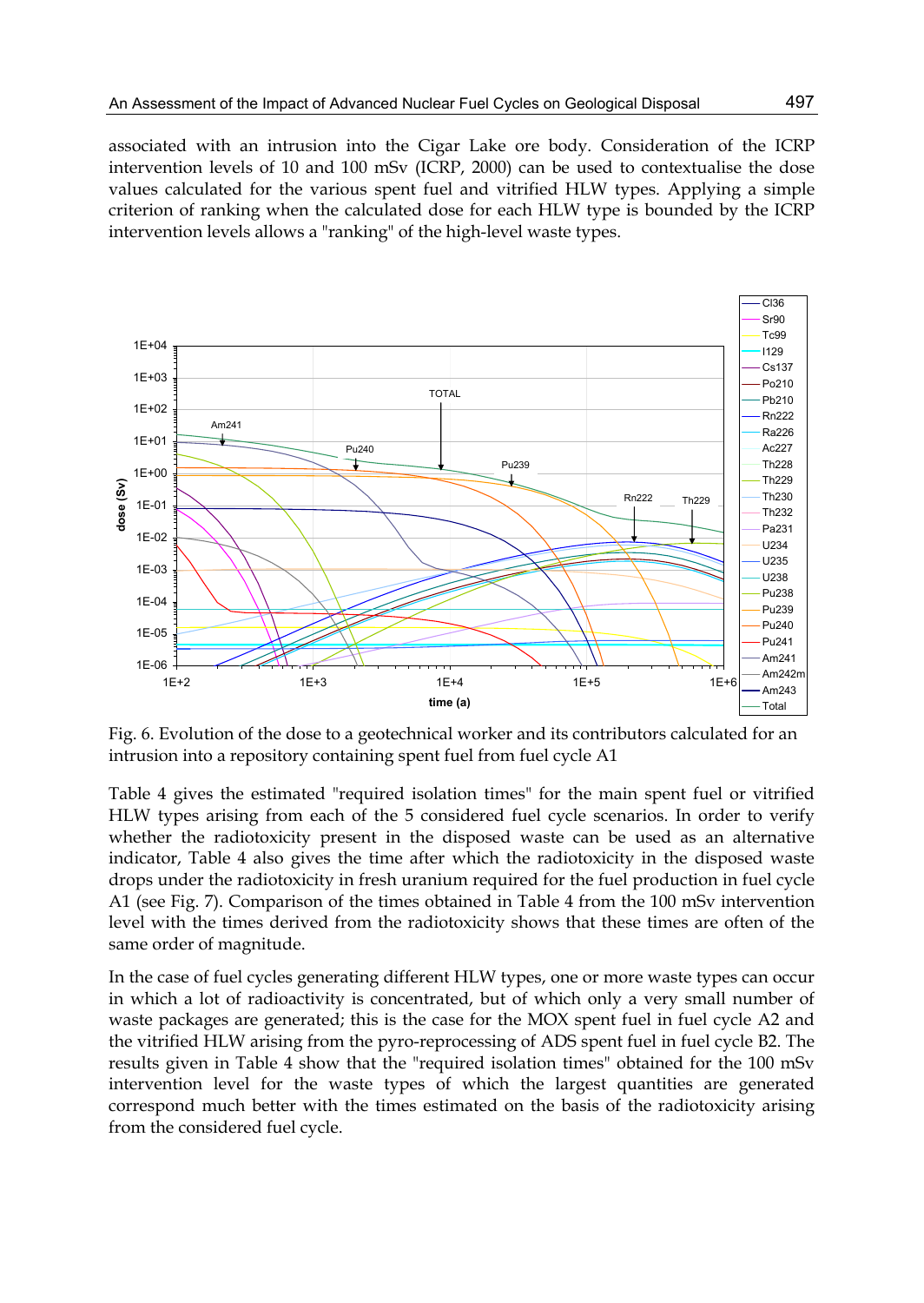

(IL: intervention level; NA: natural analogue)

Fig. 7. Evolution of the dose to a geotechnical worker for the 5 considered fuel cycles (Marivoet & Weetjens, 2009)

| Fuel cycle    | Comparator<br>Waste type | ICRP 10 mSv<br>intervention<br>level | $ICRP$ 100 mSv<br>intervention<br>level | Radiotoxicity    |  |
|---------------|--------------------------|--------------------------------------|-----------------------------------------|------------------|--|
| Fuel cycle B1 | HLW                      | $\sim$ 40 000 a                      | $\sim$ 1000 a                           | $\sim$ 300 a     |  |
| Fuel cycle B2 | <b>HLW-UOX</b>           | $\sim$ 2000 a                        | $\sim$ 250 a                            | $\sim$ 300 a     |  |
|               | HLW-ADS                  | $\sim$ 70 000 a                      | $\sim$ 13 000 a                         |                  |  |
| Fuel cycle A3 | HI.W                     | $>1$ Ma                              | $\sim$ 70 000 a                         | $\sim$ 24 000 a  |  |
| Fuel cycle A2 | HLW                      | $\sim$ 100 000 a                     | $\sim$ 20 000 a                         | $\sim$ 90 000 a  |  |
|               | <b>MOX SF</b>            | $>1$ Ma                              | $\sim$ 200 000 a                        |                  |  |
| Fuel cycle A1 | <b>UOX SF</b>            | $>1$ Ma                              | $\sim$ 100 000 a                        | $\sim$ 200 000 a |  |

Table 4. Ranking of high-level waste and spent fuel types, on basis of calculated dose from geotechnical worker scenario in comparison with ICRP intervention levels; for comparison the time after which the radiotoxicity in the disposed waste drops under the radiotoxicity present in the fresh uranium required for the fuel production of fuel cycle A1 is also given (Marivoet et al., 2009)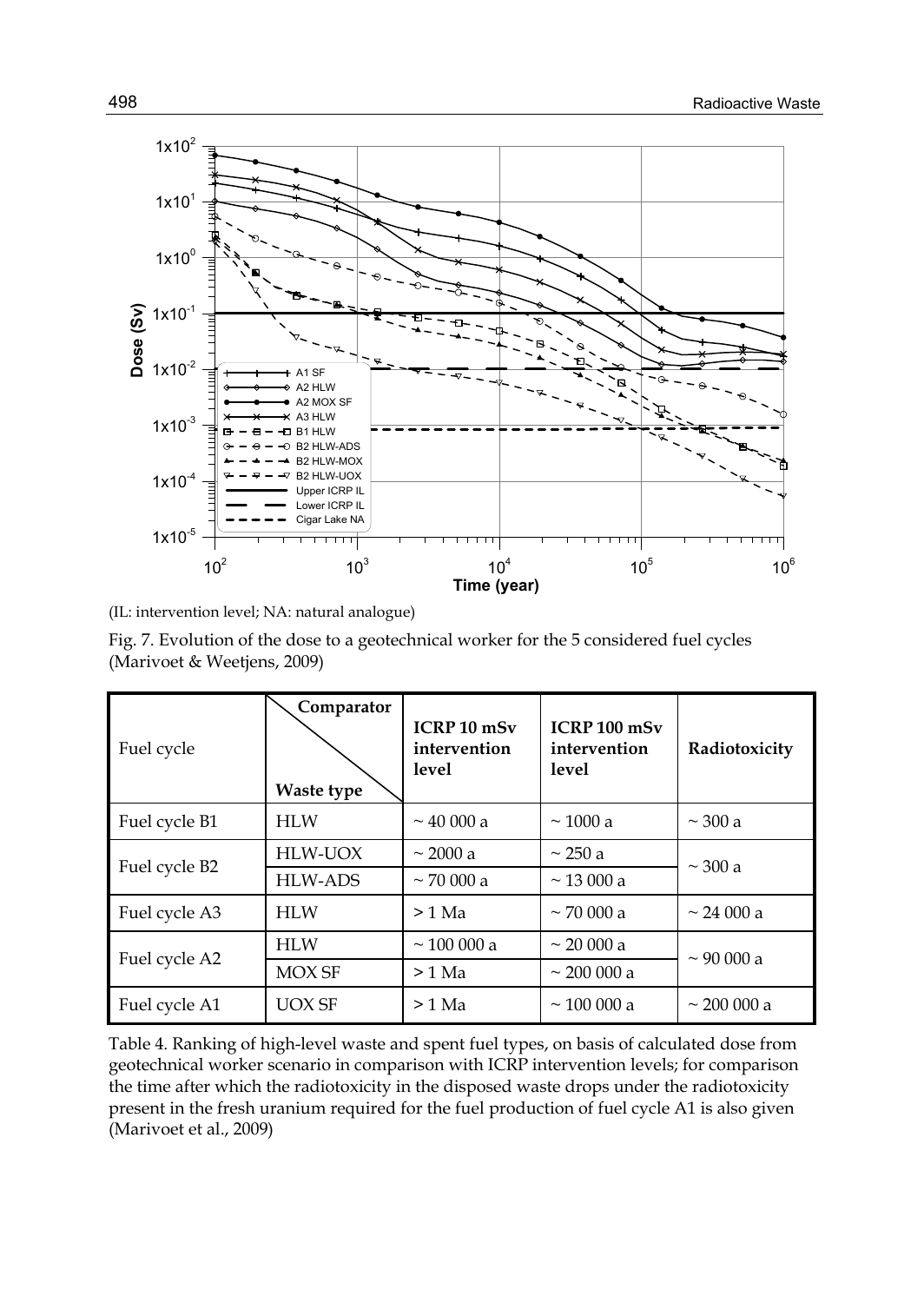From a geological disposal point-of-view, it should be noted that the relevance of a scenario such as inadvertent human intrusion in an assessment of the post-closure consequences of a geological repository is contentious (National Academy of Sciences [NAS], 1995). For example, the considered geotechnical worker scenario assumes that, in spite of the fact that the drill-bit has to perforate a thick-wall metallic container, the geotechnical workers is not aware of the presence of very exotic materials in the underground and will not take precautions when examining the extracted cores. Recently, representatives of various radiological protection authorities discussed the treatment of human intrusion at an international workshop (NEA, 2010). They concluded that "*the results of human intrusion scenarios could also be used in a safety case to demonstrate the robustness of the repository system and the safety concept. The consequences to the intruder who comes into direct contact with the waste should not be required to meet regulatory protection goals. These consequences may need to be calculated but they should neither be evaluated against quantitative limit values nor be used as a crucial criterion for the repository optimization process.*"

#### **3.7 Other waste management aspects**

#### **3.7.1 Presentation of fast spectrum reactors as minor actinide burners**

Fast reactors or ADSs will not burn all the minor actinides in one single cycle. Only a fraction will be "burned" and multi recycling of the actinides will be necessary to reach a significant reduction. Each cycle consists of cooling of the irradiated fuel, reprocessing, fuel fabrication and irradiation in a fast neutron facility. Dufek et al. (2006) estimated that it will take about 100 years to reach a substantial decrease of the actinides.

Present PWRs are capable of achieving burn-ups up to 60 GWd/tHM. Thereafter, build-up of fission products poisons the chain reaction and the reactor must be refuelled. Much higher burn-ups, in the range of 130 to 200 GWd/tHM, are considered for fast reactors and ADSs. The spent fuels that will arise from those high burn-ups will be much "hotter" (thermal output, gamma and neutron radiation, etc.) than the spent fuels presently considered for geological disposal. As a consequence, those fuels cannot be disposed of in the repository concepts that have been developed for disposal of spent fuel. In the advanced fuel cycles it is (tacitly) assumed that the spent fuels will be infinitely recycled. It has not yet been studied how such fuel cycles can be efficiently ended in the case of a nuclear phase out.

The long duration of the P&T process spread over several generations makes it a difficult issue for decision makers (Commission Nationale d'Evaluation [CNE], 2006; LaTourette et al., 2010). On such long timescales it cannot be excluded that alternatives for nuclear fission will become available such as nuclear fusion or alternative energy resources.

#### **3.7.2 Management of volatile fission products**

In the reprocessing plants at La Hague (France) and Sellafield (UK) the iodine released from the spent fuel is discharged, together with other volatile fission products, into the sea. On the other hand, the reprocessing plant at Rokkasho (Japan) captures the iodine on Ag-filters. However, a possible final waste matrix, which remains stable during several hundreds of thousands of years in disposal conditions, has not yet been developed. Continuing the discharge of iodine into the sea cannot be considered as a sustainable solution.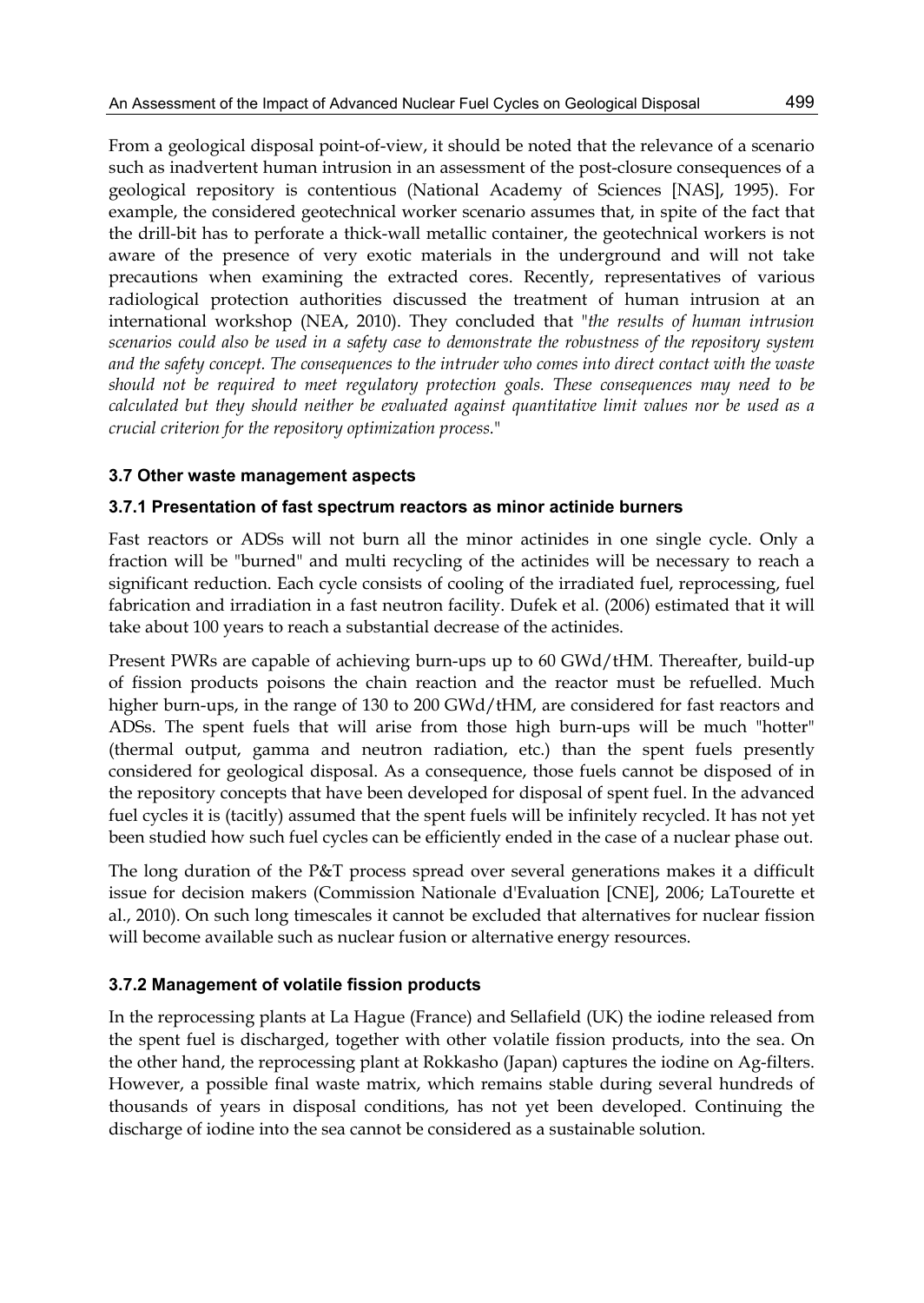#### **3.7.3 Generation of activation products**

The inventory of the activation products was calculated within the Red-Impact project (Cunado, 2007), whereas most other P&T projects focus on actinide and fission product inventories. The generation of huge amounts of 14C were calculated for the advanced fuel cycles. The large amounts of stainless steel used in the considered fast reactor design (i.e. European Fast Reactor) led to the generation of a considerable 14C inventory. Nitride fuel was considered as the reference fuel in the ADS fuel cycle (B2); however, because of the large amounts of <sup>14</sup>C that were calculated to be generated, it was decided to also consider an oxide fuel as alternative fuel.

# **4. Conclusion**

The introduction of advanced fuel cycles, based on fast neutron reactors, for electricity production can increase the efficiency of the use of natural uranium with more than a factor 100, because these reactors can burn all the uranium isotopes and not only the  $235U$  as it is the case in a PWR.

The volume of the high-level waste arising from advanced fuel cycles is about 5 times smaller than the volume of the spent fuel from the reference once-through fuel cycle. However, the dimensions of a geological repository are mainly imposed by the thermal output of the waste. Therefore, it is more important that the high-level waste arising from advanced fuel cycles generates about 3 times less heat than the spent fuel from the once-through fuel cycle. As a consequence, the needed length of the disposal galleries as well as the footprint of the geological repository is significantly smaller in the case of advanced fuel cycles.

The total doses due to geological disposal of spent fuel, vitrified high-level and intermediatelevel waste in clay (or granite) formations are dominated by contributions of mobile fission and activation products. Geological repositories, in whose near field reducing chemical conditions prevail, very efficiently confine the actinides, because of their high sorption on clay minerals and low solubility. As a consequence the transmutation of actinides in fast reactors or ADS would have little impact on the doses due to the disposal of the radioactive waste in the case of the expected evolution scenario. On the other hand, in the case of altered evolution scenarios, e.g., in which the chemical conditions in the near field of the repository might become oxidising, some actinides can be dominant dose contributors.

The removal of 129I upon reprocessing has a strong impact on the maximum dose. The development of very stable matrices for the immobilisation of iodine is highly desirable.

The radiotoxicity present in the high-level waste from advanced fuel cycles, after a few centuries, is drastically reduced by the transmutation of the actinides. This would lead to a considerable reduction of the potential hazard in the case of some disruptive scenarios such as an inadvertent human intrusion. However, the use of this low probability scenario as a decision making tool for long-term radioactive waste management is highly debatable.

Considerable amounts of mobile activation products, such as 14C, are calculated to be generated in fast neutron facilities and, consequently, to give a significant contribution to the total dose; this observation confirms the importance of developing low activation fuel matrices and construction materials for future fast neutron facilities.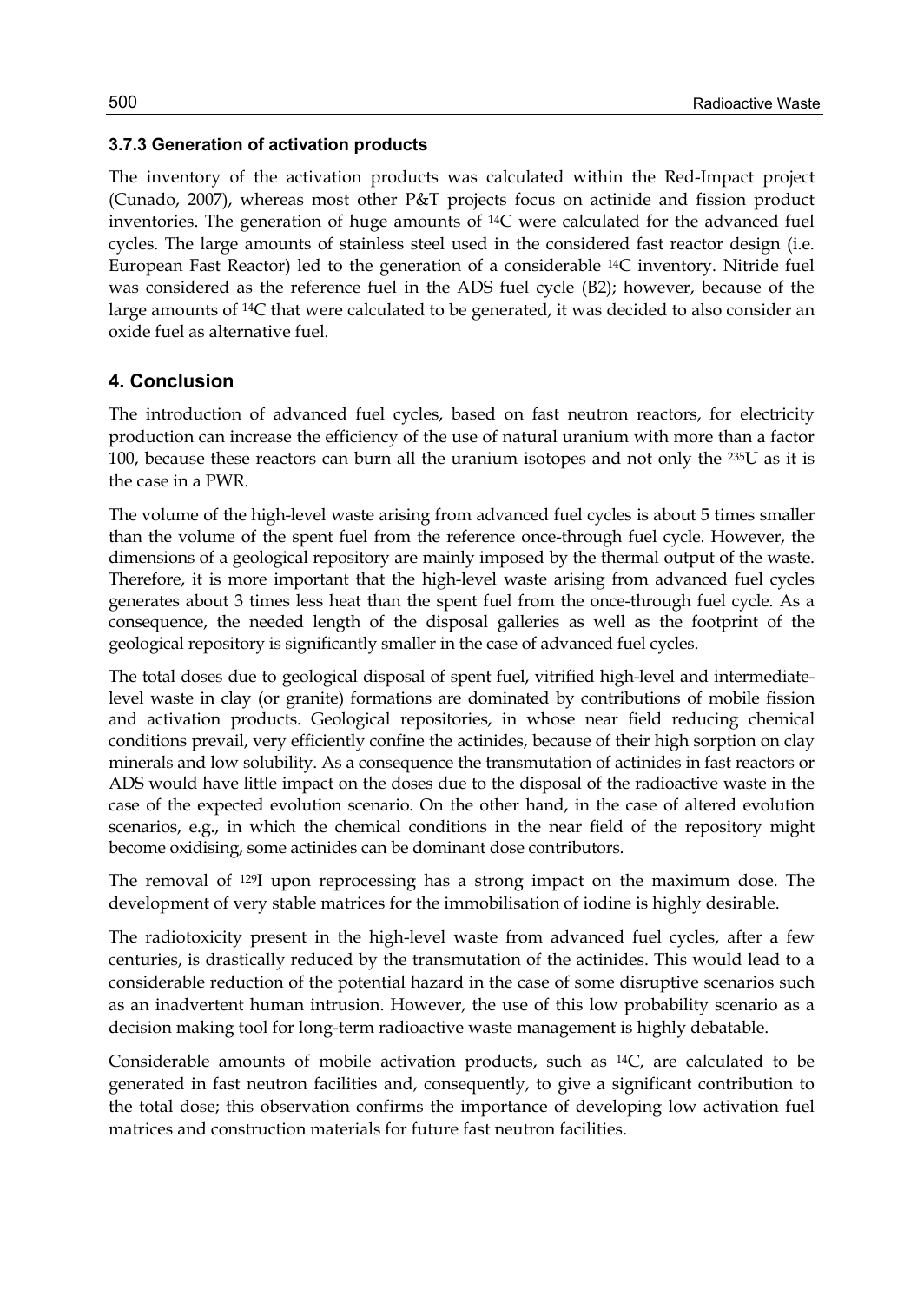## **5. Acknowledgment**

The authors would like to thank the European Commission for partially funding SCK•CEN's participation in the Red-Impact project as part of the 6<sup>th</sup> EURATOM Framework Programme for nuclear research and training activities (2002-2006) under contract FI6W-CT-2004-002408. We also thank our colleagues Lionel Boucher from CEA (Cadarache, France) for the neutronic calculations and Miguel Cunado from Enresa (Madrid, Spain) for the preparation of the waste inventories, which form the basic data for the presented analyses.

## **6. References**

CNE (2006) *Rapport Global d'Evaluation*. Commission Nationale d'Evaluation, Paris

- Cunado, M. (2007) *Final Report on Waste Composition and Waste Package Description for Each Selected Equilibrium Scenario*. Red-Impact Project, Deliverable 3.7
- DoE (2008) Yucca Mountain Repository License Application: Safety Analysis Report. Chapter 2 *Repository Safety after Permanent Closure*. US Department of Energy, Washington
- Dufek, J., Arzhanov, V. & Gudowski, W. (2006) *Nuclear Spent Fuel Management Scenarios: Status and Assessment Report*. SKB, Stockholm, report R-06-61
- ICRP (1996) *Age-Dependent Doses to Members of the Public from Intake of Radionuclides: Part 5 Compilation of Ingestion and Inhalation Dose Coefficients*. ICRP Publication 72, Annals of the ICRP, 26(1)
- ICRP (2000) *Radiation Protection Recommendations as Applied to the Disposal of Long-lived Solid Radioactive Waste.* ICRP Publication 81, *Annals of the ICRP*, 28(4)
- LaTourette, T., Light, T., Knopman, D. & Bartis, J.T. (2010) *Managing Spent Nuclear Fuel*: *Strategy Alternatives and Policy Implications*. Rand Corporation, Santa Monica
- Marivoet, J., Peiffer, F., Cunado, M. & Vokal, A. (2007) *Final Report on Waste Management and Disposal*. Red-Impact Project, Deliverable 4.3
- Marivoet, J. & Weetjens, E. (2008) Impact of Advanced Fuel Cycles on Geological Disposal in a Clay Formation. *Nuclear Technology*, Vol. 163, No. 1, pp. 74-84
- Marivoet, J., Cunado, M., Norris, S. & Weetjens, E. (2009) Impact of Advanced Fuel Cycle Scenarios on Geological Disposal. *Proceedings of Euradwaste '08: 7th EC Conference on the Management and Disposal of Radioactive Waste*, 20-22 October 2008, Luxembourg. EC, Luxembourg, report EUR 24040, pp. 141-151
- Marivoet, J. & Weetjens, E. (2009) Impact of Advanced Fuel Cycles on Geological Disposal. *Proceedings of Scientific Basis for Nuclear Waste Management Symposium XXXIII*, Saint-Petersburg, 25-29 May 2009. Materials Research Society, Warrendale, Volume 1193, pp. 117-126
- NAS (1995) *Technical Bases for Yucca Mountain Standards.* National Academy of Sciences, National Academy Press, Washington
- NEA (2002) *Accelerator-driven Systems (ADS) and Fast Reactors (FR) in Advanced Nuclear Fuel Cycles: A Comparative Study.* Nuclear Energy Agency, Paris
- NEA (2006) *Impact of Advanced Nuclear Fuel Cycle Options on Waste Management Policies.*  Nuclear Energy Agency, Paris, report No. 5990
- NEA (2008) *Nuclear Energy Outlook 2008.* Nuclear Energy Agency, Paris, report No. 6348